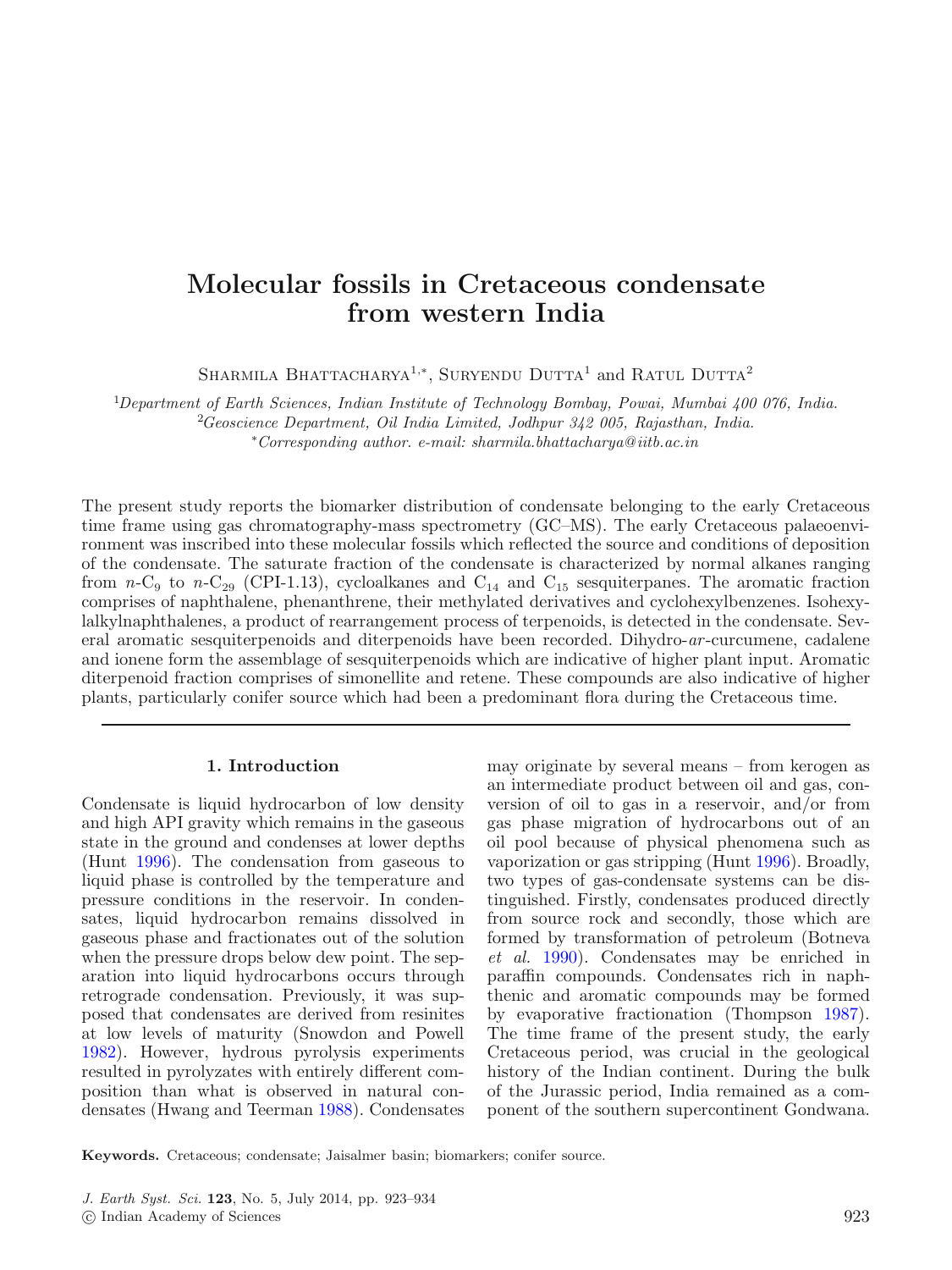Rifting plausibly began at the tail end of Jurassic (Briggs [2003\)](#page-10-5). The Cretaceous period witnessed the voyage of India from the southern hemisphere towards north. There had been speculations that India persisted as an island continent during the Cretaceous, which were refuted on several occasions (Chatterjee and Hotton [1986;](#page-10-6) Briggs [2003\)](#page-10-5). The Cretaceous period was warm and switched between arid and humid conditions (Föllmi [2012\)](#page-10-7). The Jurassic–Cretaceous periods were dominated by gymnosperm flora, particularly conifers, which formed the most diverse group during that time. The huge reserves of terrigenous-source derived petroleum of the Jurassic–Cretaceous periods were fed by the coniferous plants to a large extent (Shanmugam [1985;](#page-10-8) Philp and Gilbert [1986\)](#page-10-9). Biomarkers have been analyzed in order to understand the source organic matter. These are robust molecules, mostly lipids, which traverse a long journey from the biosphere to the geosphere after the demise of organisms and are recorded in rocks as chemical fossils (Brocks and Pearson [2005\)](#page-10-10). The present work manifests the organic geochemical characteristics of the condensate recovered from the Pariwar Formation belonging to early Cretaceous age, Jaisalmer basin and sheds light on the precursor and palaeoenvironmental features.

## **2. Regional geology and stratigraphy**

The Jaisalmer basin had developed as a pericratonic basin in the Rajasthan continental margin (Valdiya [2010\)](#page-11-0). The most prominent and crucial sequence of this basin is the Mesozoic sequence commencing with Shumarwali Formation in the Triassic to the Parh Formation in the Cretaceous (Krishna [1987\)](#page-10-11). Sedimentation in the Triassic began in a fluvial to deltaic environment. The early Jurassic environment was intertidal to neritic and the time window witnessed several cycles of carbonate depositions on stable shelf (Valdiya [2010\)](#page-11-0). There were several phases of transgression and regression during the Cretaceous which induced the deposition of marine and deltaic sediments (Verma *et al.* [2012\)](#page-11-1). The Mesozoic condensate in the present study has been recovered from the Lower Cretaceous Pariwar Formation. The Pariwar Formation represents regression with shallow marine and brackish conditions towards the lower part and complete regression with the setting in of continental condition towards the top [\(http://www.dghindia.org/23.aspx\)](http://www.dghindia.org/23.aspx). Palynomorph and foraminifera studies indicate earlier part of early Cretaceous age for the Pariwar Formation (Valdiya [2010](#page-11-0) and references therein). Further details of the geology and stratigraphy of the area cannot be provided due to proprietary reasons.

# **3. Samples and methods**

## 3.1 *Sample preparation*

Condensate sample has been collected from a well in Jaisalmer basin, Rajasthan. The condensate sample, an assemblage of several compounds, is separated into saturate and aromatic fractions with the aid of column chromatography. The glassware used is sterilized with methanol and dichloromethane and fired at 300◦C for 4 hours. Activated silica gel (100–200 mesh) is filled in a column and the condensate sample then added on it and allowed to dry overnight. The experiment commenced with the measurement of dead volume (DV) with *n*-hexane. Dead volume is the volume of solvent (*n*-hexane) added that completely soaked the silica gel. *n*-Hexane is added further (3/8 of dead volume) in order to elute the complete saturate fraction from the sample. A solution of *n*hexane and dichloromethane is prepared in a proportion of 4:1 of 4DV. This is added to the sample in order to elute the aromatic fraction. The saturate and aromatic fractions are analyzed with gas chromatography–mass spectrometry.

#### 3.2 *Gas chromatography–mass spectrometry*

The sample has been analyzed using an Agilent 5975 mass spectrometer interfaced to a 7890 gas chromatograph. The gas chromatograph is fitted with a DB-1 fused silica capillary column (30 m *×* 0.25 mm i.d.,  $\times$  0.25 µm film thickness). Helium is used as carrier gas. The flow rate is 1 ml/min. The saturate and aromatic fractions are analyzed in full scan mode. Full scan analyses are conducted over a mass range of 50–600 Da. The sample is dissolved in *n*-hexane and injected by autosampler in pulsed splitless mode. The ion source operates in the electron ionization mode at 70 ev. The temperature of GC oven is held at 40◦C (for 5 min) and then ramped to 310 $°C$  at 4 $°C/min$  and held for 5.5 min. Identification of compounds is based on comparison of elution pattern and mass spectra with those reported in the literature. Data have been processed using Chemstation software.

## **4. Results and discussions**

## 4.1 *Saturate hydrocarbons*

The total ion chromatogram of the saturate fraction is presented in figure [1.](#page-2-0)

#### 4.1.1 *Acyclic compounds*

The saturate fraction is dominated by normal alkanes ranging from  $n-C_9$  to  $n-C_{29}$ . The distribution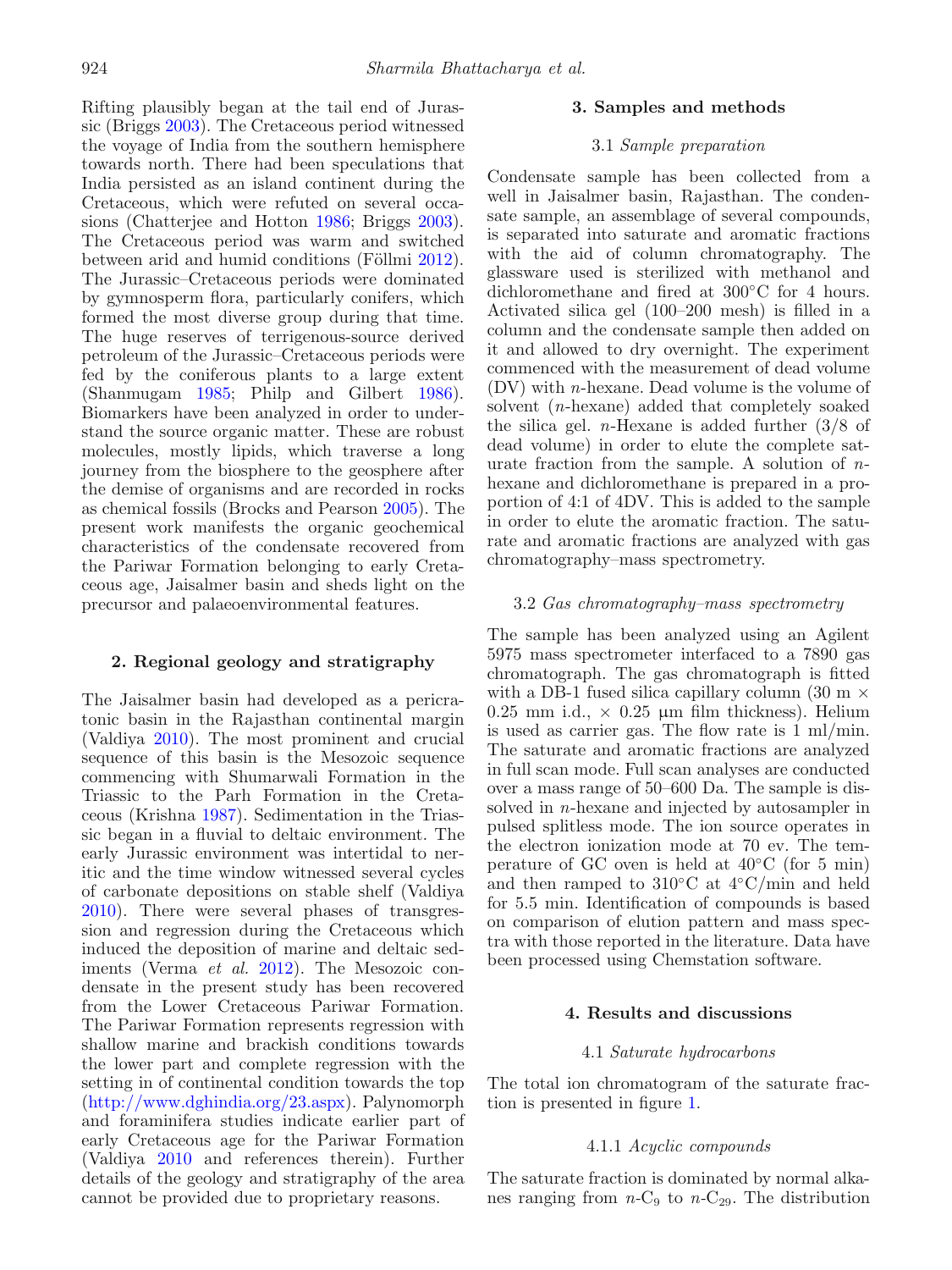<span id="page-2-0"></span>

Figure 1. Total ion chromatogram of aliphatic fraction of the condensate of Cretaceous age from a well, Jaisalmer basin, western India. The solid circles indicate normal alkanes. Carbon numbers of *n*-alkanes are indicated.

of the normal alkanes is unimodal. A progressive rise from  $n-C_{10}$  to  $n-C_{16}$  and a gradual decrease thereafter up to  $n-C_{29}$  is clearly observed in  $m/z$  57. *n*-C<sub>12</sub> to *n*-C<sub>15</sub> are the dominant peaks in *m/z* 57. The normal alkane distribution displays odd carbon preference beyond  $n-C_{20}$  and is consistent with the CPI value which is 1.13 (Marzi *et al.* [1993\)](#page-10-12). The distribution of normal alkanes, particularly abundant in the  $C_{12}$  $C_{15}$  range, may suggest algal/bacterial input into the organic matter. Pristane and phytane are the major acyclic isoprenoids present in the condensate. There are several conjectures regarding the source of these acyclic compounds. The most usual source is believed to be the phytyl side chain of chlorophyll or bacteriochlorophyll (Brooks *et al.* [1969;](#page-10-13) Powell and McKirdy [1973\)](#page-10-14). Archaea have also been supposed to be a source of pristane and phytane (Chappe *et al.* [1982\)](#page-10-15). It has been postulated that catagenetic decomposition of methyltrimethyl-tridecylchromans might also produce pristane (Li *et al.* [1995\)](#page-10-16). The pristane and phytane in the condensate is probably derived from higher plant chlorophyll or bacteriochlorophyll since signatures of archaea or tocopherols are not recorded. The pristane/phytane ratio is 3.86. The high pristane/phytane ratio is indicative of oxic to suboxic condition of deposition (Peters *et al.* [2005\)](#page-10-17). The values of pristane/*n*-C<sub>17</sub> and phytane/ $n$ -C<sub>18</sub> are 0.37 and 0.09, respectively.

## 4.1.2 *Cycloalkanes*

A homologous series of *n*-alkylcyclohexane (*m/z* 83) ranging from butyl cyclohexane to heptadecyl cyclohexane, maximizing at heptylcyclohexane, is observed. Another series of monocyclic alkanes identified as methyl-*n*-alkylcyclohexane (*m/z* 97) is detected in the condensate. The series

ranges from methyl-*n*-propyl-cyclohexane to methyl-*n*-hexadecyl-cyclohexane. Methyl-*n*-hexylcyclohexane is the most abundant among the other homologues. The homologous series of methyl-*n*alkylcyclohexane can have three possible isomers – 1,2; 1,3; 1,4 (Fowler and Douglas [1984\)](#page-10-18). In the present sample, probably all the three possible isomers are present since homologous triplets can be observed. However, at *m/z* 97, the homologous series display triplets very clearly in the range methyl-*n*-propyl-cyclohexane to methyl*n*-heptyl-cyclohexane. The triplets beyond this range become obscure. The first member of the triplets is the most prominent and hence the most abundant isomer. *n*-alkylcyclohexanes and methyl-*n*-alkylcyclohexanes are possibly derived from the diagenetic alteration of algal fatty acids (Fowler *et al.* [1986\)](#page-10-19). It has been proposed that *n*-alkylcyclohexanes might also be derived from bacterial lipid since their probable precursor is observed in thermo acidophilic bacterium (Fowler and Douglas [1984\)](#page-10-18). Hence, both algal and bacterial origins of *n*-alkylcyclohexanes have been supposed. The reaction probably proceeds with the thermolysis of the heavy chained fatty acids into lighter chain *n*-alkanes and olefins. The reaction proceeds with the cyclization of olefinic radicals into the alkylcyclohexanes (Kissin [1990\)](#page-10-20). However, the other confirmed signatures of algae such as steranes are not detected in the condensate.  $C_{29}$ and  $C_{30}$  hopanes are detected in considerably low abundance in an overloaded condensate sample.

## 4.1.3 *Sesquiterpenoids*

The distribution of saturate sesquiterpenoids is presented in figure [2](#page-3-0) and peak numbers are listed in table [1.](#page-3-1)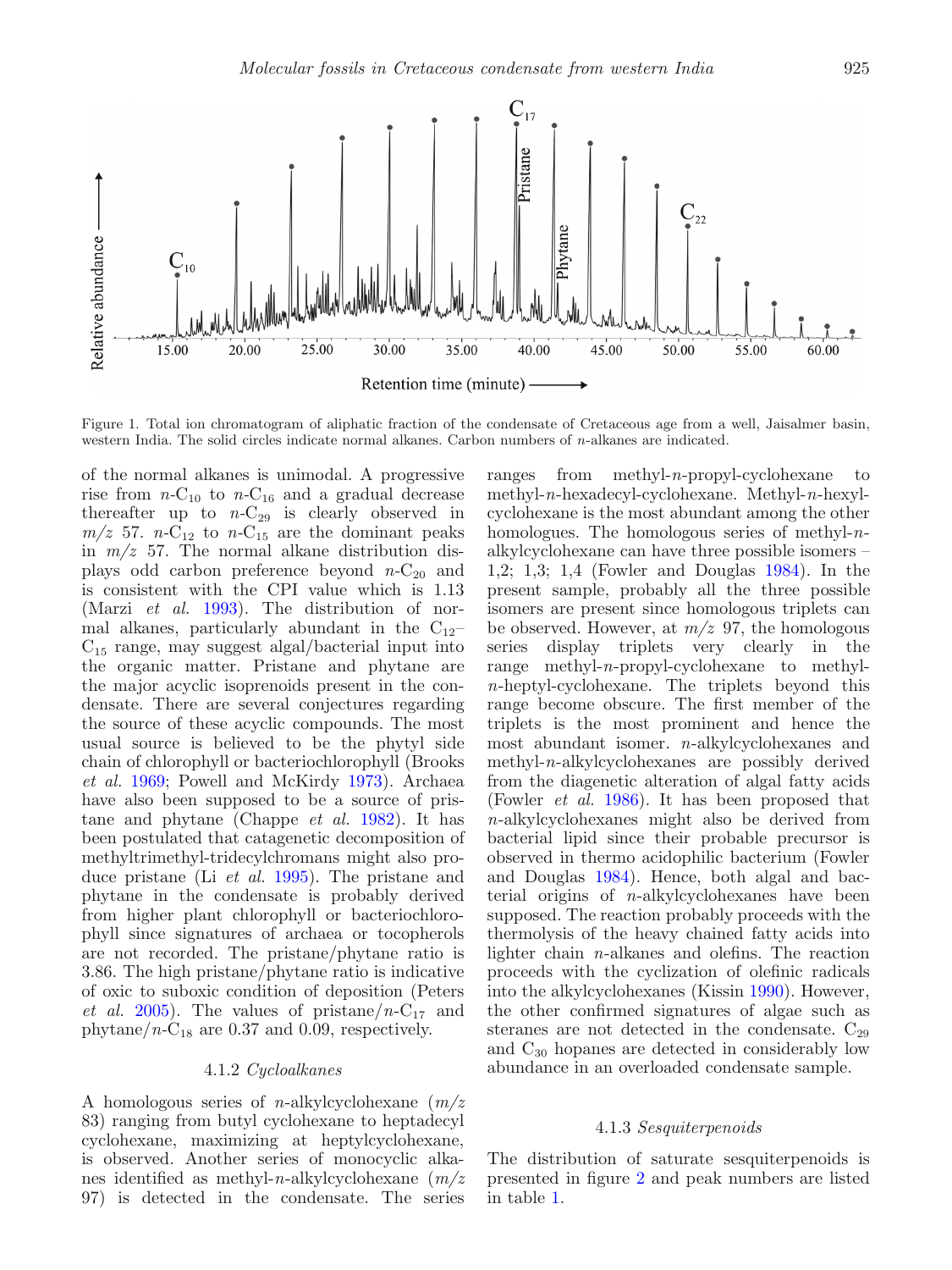<span id="page-3-0"></span>

<span id="page-3-1"></span>Figure 2. Partial mass chromatograms depicting the distributions of sesquiterpenoids (**a**) compounds bearing drimanerelated skeletons  $(m/z\ 123)$ , (**b**)  $C_{14}$  rearranged bicyclic alkanes  $(m/z\ 179)$  and (**c**)  $C_{15}$  rearranged bicyclic alkanes  $(m/z\ 179)$ 193) in the saturate fraction of condensate of Cretaceous age from a well, Jaisalmer basin, western India. Peak numbers are listed in table [1.](#page-3-1)

| Peak no.       | <b>Base</b><br>peak | Molecular<br>ion | Compound name                       |
|----------------|---------------------|------------------|-------------------------------------|
| 1 A            | 123                 | 208              | Drimane                             |
| 1B             | 123                 | 222              | Homodrimane                         |
| 2A             | 179                 | 194              | $C_{14}$ rearranged bicyclic alkane |
| 2B             | 179                 | 194              | $C_{14}$ rearranged bicyclic alkane |
| 2C             | 179                 | 194              | $C_{14}$ rearranged bicyclic alkane |
| 3A             | 193                 | 208              | $C_{15}$ rearranged bicyclic alkane |
| 3B             | 193                 | 208              | $C_{15}$ rearranged bicyclic alkane |
| 3 <sup>C</sup> | 193                 | 208              | $C_{15}$ rearranged bicyclic alkane |
| 3D             | 193                 | 208              | $C_{15}$ rearranged bicyclic alkane |
| 3E             | 193                 | 208              | $C_{15}$ rearranged bicyclic alkane |

Table 1. *Peak identifications, base peaks and molecular ions of saturate sesquiterpenoid compounds present in the Cretaceous condensate recovered from a well, Jaisalmer basin, western India.*

A homologous series of bicyclic alkanes with the drimane skeleton is identified from mass spectral data.  $C_{14}$  Nordrimane (mass fragments 109, 194) is observed which probably formed due to removal of a methyl group at the A ring of the drimane skeleton. C<sup>15</sup> bicyclic sesquiterpane (drimane) is recorded in the sample which is further followed by an extended series of homodrimanes ranging from  $C_{16}$  to  $C_{20}$ . However,  $C_{17}$  homodrimane is not observed. They might be derived from sesquiterpenoid precursors present in higher plants (Alexander *et al.* [1984\)](#page-9-0). It is also believed that these compounds might be derived by the

diagenesis of hopanoid precursors (Alexander *et al.* [1984;](#page-9-0) Wang *et al.* [1990\)](#page-11-2). The possibility of tricyclic terpanes being the precursor of these bicyclic terpanes cannot be ruled out (Dimmler *et al.* [1984\)](#page-10-21).

Apart from drimane and homodrimanes, other  $C_{14}$  sesquiterpanes are recorded in the sample. These compounds with base peaks 179 and 193 are  $C_{14}$  and  $C_{15}$  bicyclic sesquiterpanes, respectively (Alexander *et al.* [1984\)](#page-9-0). These compounds are probably derived from drimane or drimane related precursors. There are three peaks with base peak 179 and molecular ion 194 which are probably isomers of A-nordrimane resulting from the loss of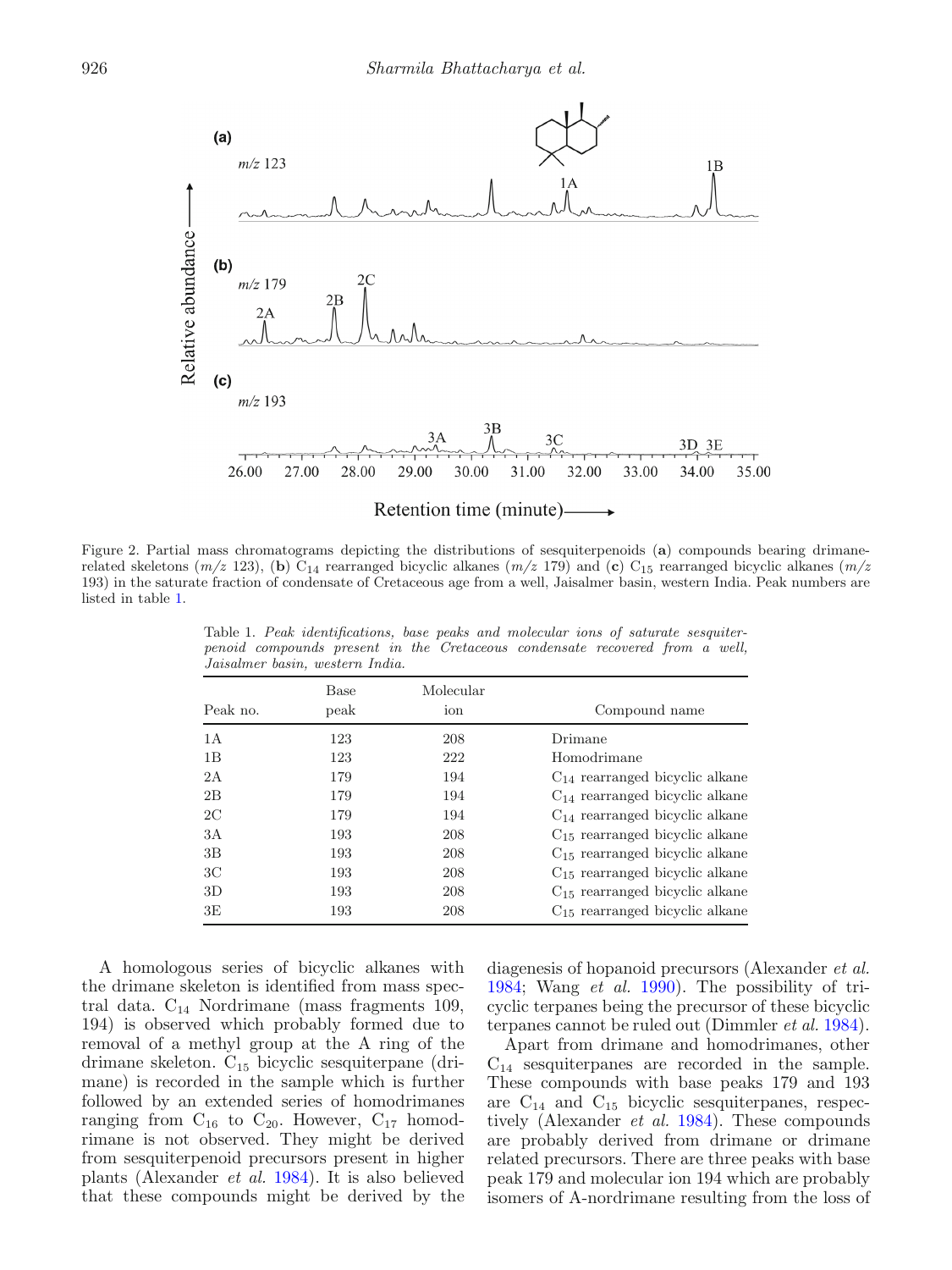methyl group from the A-ring (Weston *et al.* [1989\)](#page-11-3). Two prominent peaks and three minor peaks with base peak 193 and molecular ion 208 have been observed which might be isomers of rearranged drimane where there has been a shift in methyl group from one location to another. The rearrangement process is plausibly acid catalyzed (Weston *et al.* [1989\)](#page-11-3).

#### 4.1.4 *Diamondoids*

Diamondoids have been detected in the studied sample (figure [3;](#page-4-0) table [2\)](#page-5-0). The isomers have been identified and listed based on the works of Fang *et al.* [\(2012\)](#page-10-22). Diamondoids are cage-like rigid three dimensional molecules comprising fused ring alkanes whose structures are similar to diamonds. They may be conceived as truncated diamonds whose dangling bonds are terminated with hydrogen atom (Ali Mansoori [2007\)](#page-10-23). Direct diamondoid precursors have not been observed in nature yet. However, these compounds are plausibly formed by the isomerization and rearrangement of polycyclic hydrocarbons, which in turn are generated by organisms, in the presence of a Lewis acid (Petrov *et al.* [1974\)](#page-10-24). Artificial maturation of these sediments in the presence of mineral acids like montmorillonite, acidic aluminosilicate and calcium carbonate, was carried out. It was observed that along with other biomarkers, diamondoids were formed with the thermal maturity of the organic matter. It is worth mentioning that presence of montmorillonite facilitated the generation of diamondoids whereas calcium carbonate has an inhibition effect on it. In the present study, adamantane and its methylated as well as ethylated derivatives have been recorded whereas other diamondoids like diamantane, triamantane and higher polymantanes are not observed.

## 4.2 *Aromatic hydrocarbons*

Apart from alkylated benzenes, naphthalenes, phenanthrenes and their methylated counterparts which are ubiquitous in all kinds of samples, several other aromatic compounds are recorded in the sample providing further insights to the organic matter input and depositional condition.

## 4.2.1 *Cyclohexylbenzenes*

Cyclohexylbenzene and cyclohexylbenzene with one methyl substituent have been recorded in the sample. Structurally related biphenyls have also been observed. Two peaks are observed at *m/z* 174. Based on the elution pattern presented in the chromatogram published by Alexander *et al.* [\(1994a\)](#page-10-25),

<span id="page-4-0"></span>

Figure 3. Partial mass chromatograms presenting the distributions of (**a**) adamantane (*m/z* 136), (**b**) methyl- and ethyladamantane (*m/z* 135), (**c**) dimethyl adamantane (*m/z* 149), (**d**) trimethyl adamantane (*m/z* 163) and (**e**) tetramethyl adamantane (*m/z* 177) in the saturate fraction of condensate of Cretaceous age from a well, Jaisalmer basin, western India. Peak numbers are listed in table [2.](#page-5-0)

the first peak corresponds to an amalgamation of cyclohexyl-3-methyl benzene and cyclohexyl-2 methyl benzene. The second peak corresponds to cyclohexyl-4-methyl benzene. The origin of these compounds in petroleum is not very clear since they occur in crude oils from various types of source material and geological ages. The genesis of these bicyclic ring systems might occur through phenol coupling of precursor compound at oxidizing condition (Alexander *et al.* [1994a\)](#page-10-25).

#### 4.2.2 *Isohexylalkylnaphthalenes*

A homologous series of isohexylalkylnaphthalenes (*m/z* 155, 169, 183, 197, 211) is observed (figure [4\)](#page-5-1) and the peaks are listed in table [3.](#page-6-0) Five isohexylalkylnaphthalene peaks have been identified by tallying the mass spectra of these peaks with those published by Ellis *et al.* [\(1996\)](#page-10-26). These compounds are probably produced by aromatization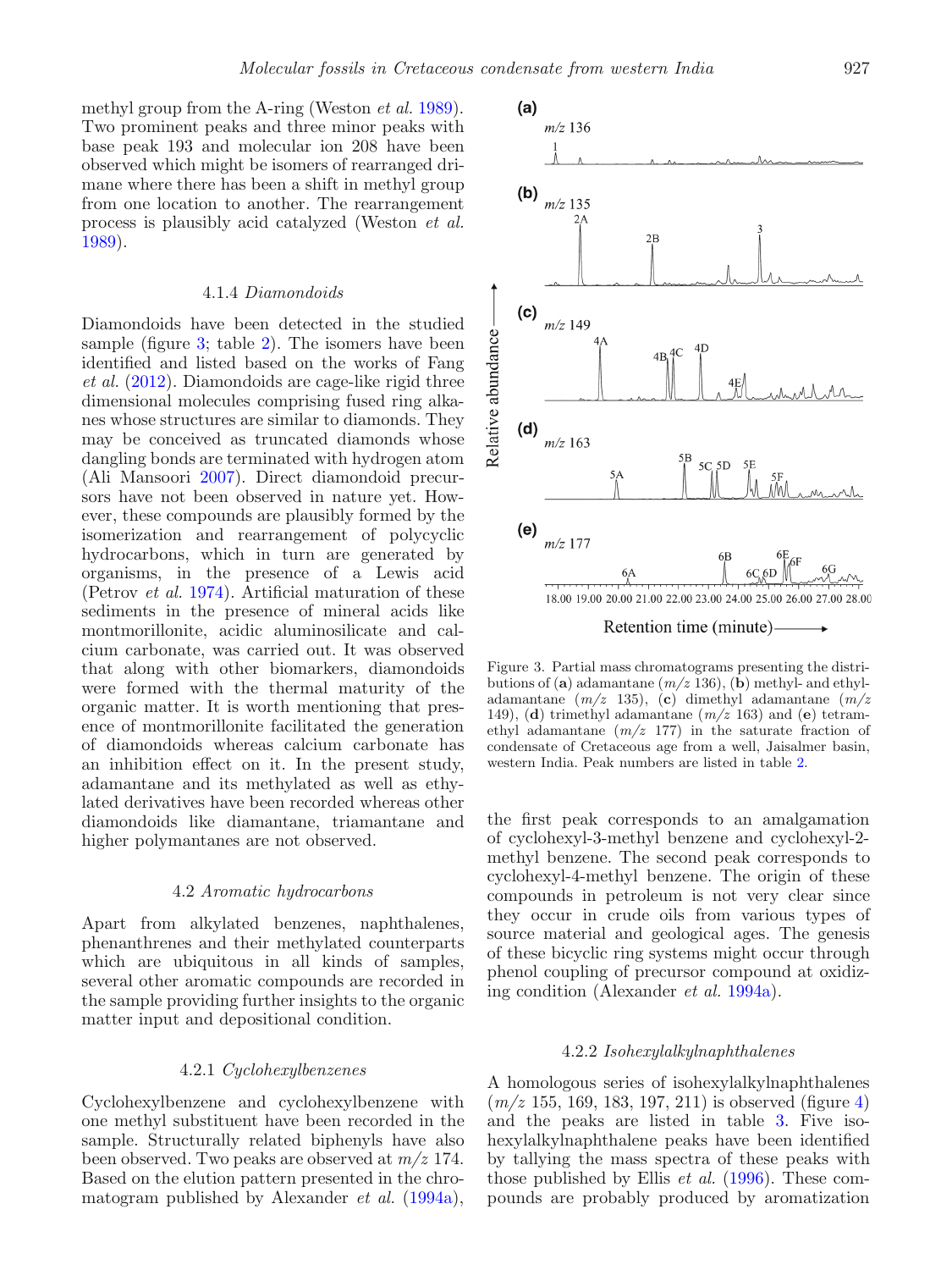<span id="page-5-0"></span>Table 2. *Peak identifications, base peaks and molecular ions of diamodoid compounds (adamantane and methylated adamantanes) present in the saturate fraction of the Cretaceous condensate recovered from a well, Jaisalmer basin, western India.*

| Peak no.       | <b>Base</b><br>peak | Molecular<br>ion | Compound name                           |
|----------------|---------------------|------------------|-----------------------------------------|
| $\mathbf{1}$   | 93                  | 136              | Adamantane                              |
| 2A             | 135                 | 150              | 1-Methyladamantane                      |
| 2B             | 135                 | 150              | 2-Methyladamantane                      |
| 3              | 135                 | 164              | Ethyladamantane                         |
| 4A             | 149                 | 164              | 1,3-Dimethyladamantane                  |
| 4B             | 149                 | 164              | 1,4-Dimethyladamantane $(cis)$          |
| 4C             | 149                 | 164              | $1,4$ -Dimethyladamantane( $trans$ )    |
| 4D             | 149                 | 164              | 1,2-Dimethyladamantane                  |
| 4E             | 149                 | 164              | $2,6$ - + 2,4-Dimethyladamantane        |
| 5A             | 163                 | 178              | $1,3,5$ -Trimethyladamantane            |
| 5B             | 163                 | 178              | $1,3,6$ -Trimethyladamantane            |
| 5 <sub>C</sub> | 163                 | 178              | $1,3,4$ -Trimethyladamantane $(cis)$    |
| 5D             | 163                 | 178              | $1,3,4$ -Trimethyladamantane( $trans$ ) |
| 5E             | 163                 | 178              | $1,2,3$ -Trimethyladamantane            |
| 5F             | 163                 | 178              | Unknown isomer of trimethyladamantane   |
| 6A             | 177                 | 192              | $1,3,5,7$ -Tetramethyladamantane        |
| 6B             | 177                 | 192              | $1,2,5,7$ -Tetramethyladamantane        |
| 6C             | 177                 | 192              | Unknown isomer of tetramethyladamantane |
| 6D             | 177                 | 192              | $1,3,5,6$ -Tetramethyladamantane        |
| 6E             | 177                 | 192              | $1,2,3,5$ -Tetramethyladamantane        |
| 6F             | 177                 | 192              | 1-Ethyl-3,5,7-trimethyladamantane       |
| 6G             | 177                 | 192              | Unknown isomer of tetramethyladamantane |

<span id="page-5-1"></span>

Figure 4. Partial mass chromatograms ( $m/z$  155, 169, 183, 197, 211) presenting the distributions of homologous series of isohexylalkylnaphthalenes (with molecular structures) in the aromatic fraction of condensate of Cretaceous age from a well, Jaisalmer basin, western India. Peak numbers are listed in table [3.](#page-6-0)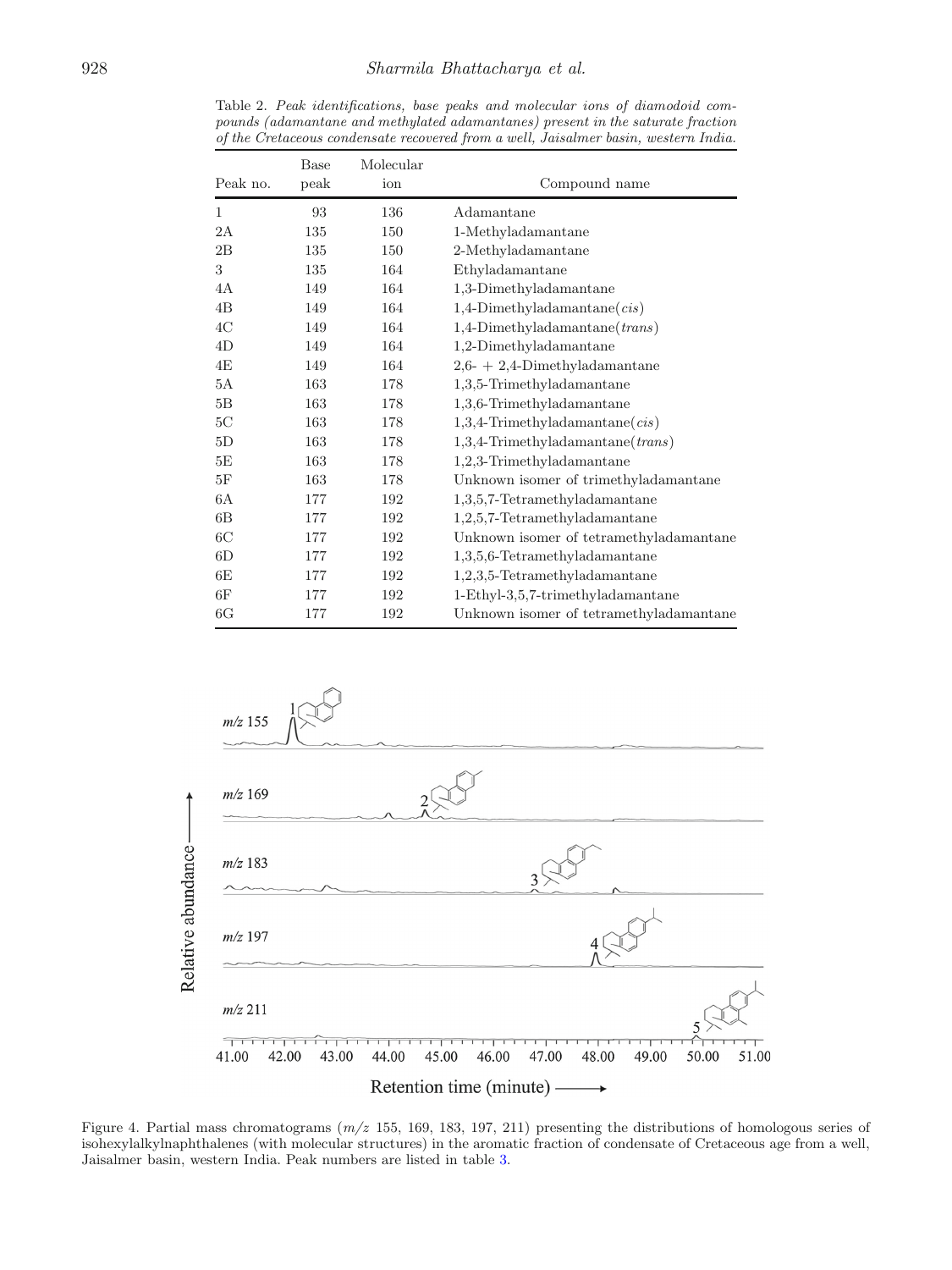<span id="page-6-0"></span>Table 3. *Peak identifications, base peaks and molecular ions of isohexylalkylnaphthalene compounds present in the aromatic fraction of the Cretaceous condensate recovered from a well, Jaisalmer basin, western India.*

| Peak no.       | Base<br>peak | Molecular<br>ion | Compound name                                                 |
|----------------|--------------|------------------|---------------------------------------------------------------|
|                | 155          | 226              | $2$ -methyl-1- $(4$ -methylpentyl)naphthalene                 |
| $\overline{2}$ | 169          | 240              | $2,6$ -dimethyl-1- $(4$ -methylpentyl)naphthalene             |
| 3              | 183          | 254              | $6$ -ethyl-2-methyl-1- $(4$ -methylpentyl)naphthalene         |
| $\overline{4}$ | 197          | 268              | 6-isopropyl-2-methyl-1-(4-methylpentyl)naphthalene            |
| 5              | 211          | 282              | $6$ -isopropyl-2,4-dimethyl-1- $(4$ -methylpentyl)naphthalene |

<span id="page-6-1"></span>

Figure 5. Partial mass chromatograms depicting the distributions of sesquiterpenoids (**a**) cadalene and isocadalene (*m/z* 183), (**b**) ionene (*m/z* 159) and (**c**) methyl-ionene (*m/z* 173) in the aromatic fraction of condensate of Cretaceous age from a well, Jaisalmer basin, western India.

and rearrangement processes during diagenesis. The plausible reaction mechanism is described in Ellis *et al.* [\(1996\)](#page-10-26). The fundamental conditions required for the reactions to proceed are the presence of an A/B ring system with a *gem*dimethyl group in the A-ring at C-4, a methyl group at C-10 and an unsaturated B-ring. A shift of methyl group occurs from C-10 to C-5 along with opening of the A-ring thereby generating

an isohexyl chain. The B-ring gets aromatized. Laboratory experiments were conducted by Ellis *et al.* [\(1996\)](#page-10-26) with non-aromatic diterpenoids and triterpenoids, which when heated under controlled conditions generated these compounds alongside other relevant compounds. The precursor compounds employed were labdan-8, 15-diol, phyllocladene and olean-18-ene. It is clearly evident that labdan-8, 15-diol and olean-18-ene produce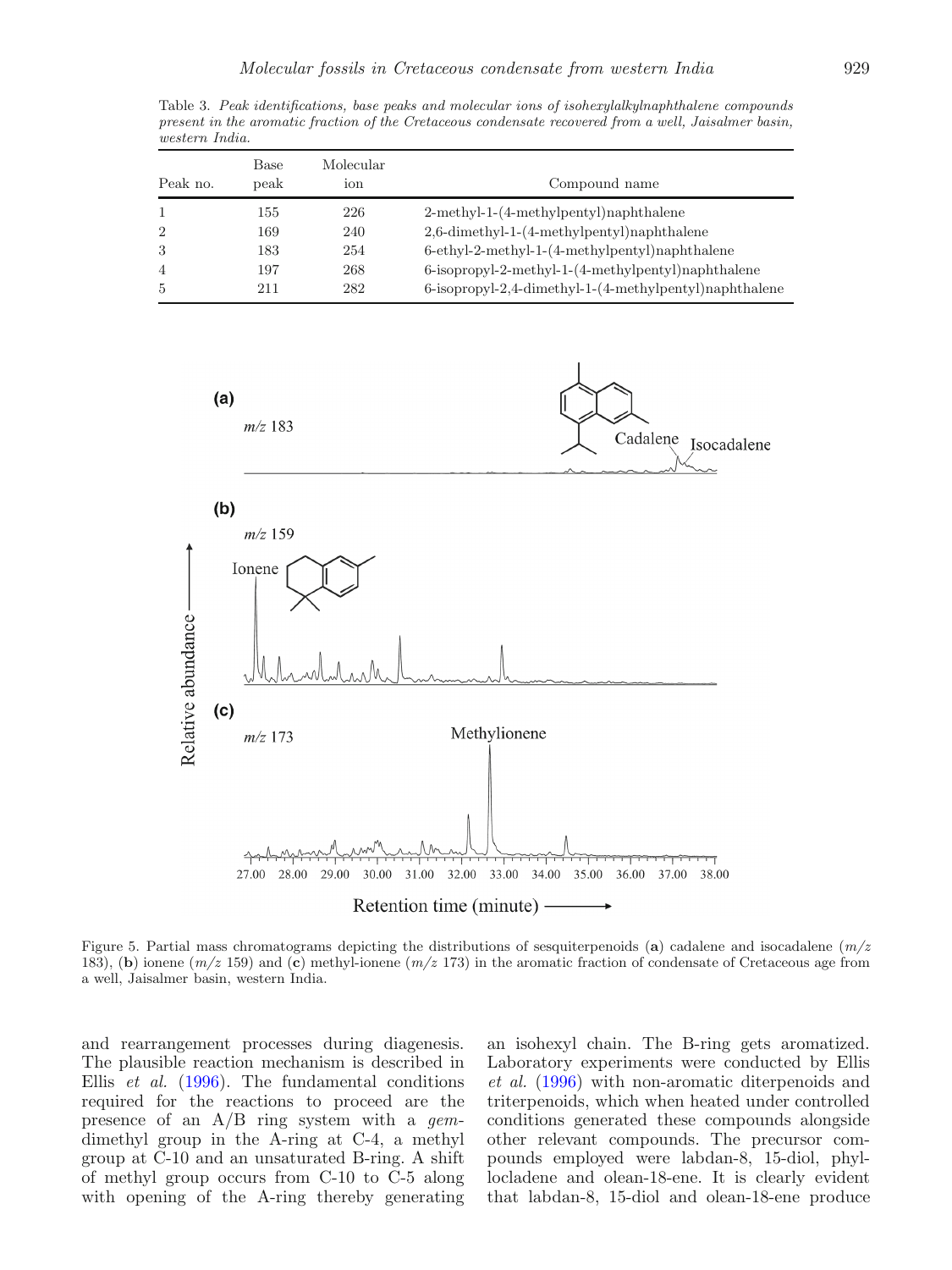isohexylalkylbenzenes which are not observed in the present sample. Phyllocladene generates isohexylalkylnaphthalenes. However, higher plant diterpenoids and triterpenoids cannot always be colligated with isohexylalkylnaphthalenes since genesis of these compounds is fraught with uncertainties. For instance, the opening of ring A is not favoured in the presence of oxygenated functional groups in the A-ring. However, the process moves on with ease in the presence of a *gem*-dimethyl group in ring A. Considering the presence of other aromatic diterpenoids in the present sample like cadalene, simonellite and retene, it is credible that the isohexylalkylnaphthalenes might be modified products of higher plant diterpenoids.

#### 4.2.3 *Sesquiterpenoids*

The chromatograms of the following aromatic sesquiterpenoids are provided in figure [5.](#page-6-1)

<span id="page-7-0"></span>Aromatic monocyclic sesquiterpenoid, dihydro*ar* -curcumene is observed in the present sample. In spite of being an aromatic compound, it elutes in the saturate fraction plausibly because of low

polarity. A single peak of dihydro-*ar* -curcumene is observed from the chromatogram. However, the enantiomers (S, R) are not discernable. Previous studies (Ellis *et al.* [1995\)](#page-10-27) have demonstrated the association of this compound with other higher plant markers, both gymnosperm and angiosperm. Ellis *et al.* [\(1995\)](#page-10-27) opined that this compound might originate during diagenesis from natural product precursors like bisabolene or curcumene owing to the similarity in the structures. It might also be possible that cadinane-related structures go through a series of reactions which include aromatization, opening of ring and giving rise to dihydro-*ar* -curcumene.

Cadalene is reported in the present sample. This compound is probably the diagenetic alteration of cadinane-related compounds (Loureiro and Cardoso [1990\)](#page-10-28). The presence of cadalene indicates higher plant source (Dutta *et al.* [2011a,](#page-10-29) [b\)](#page-10-30). Isocadalene is probably present which forms a shoulder to cadalene and cadalene is more predominant with respect to isocadalene. Isocadalene/cadalene ratio is useful for understanding maturity of sediments and crude oils. Natural



Figure 6. Partial mass chromatograms depicting the distributions of aromatic diterpenoids (**a**) simonellite (*m/z* 237), (**b**) retene (*m/z* 219) and (**c**) methylretene (*m/z* 233) in the aromatic fraction of condensate of Cretaceous age from a well, Jaisalmer basin, western India.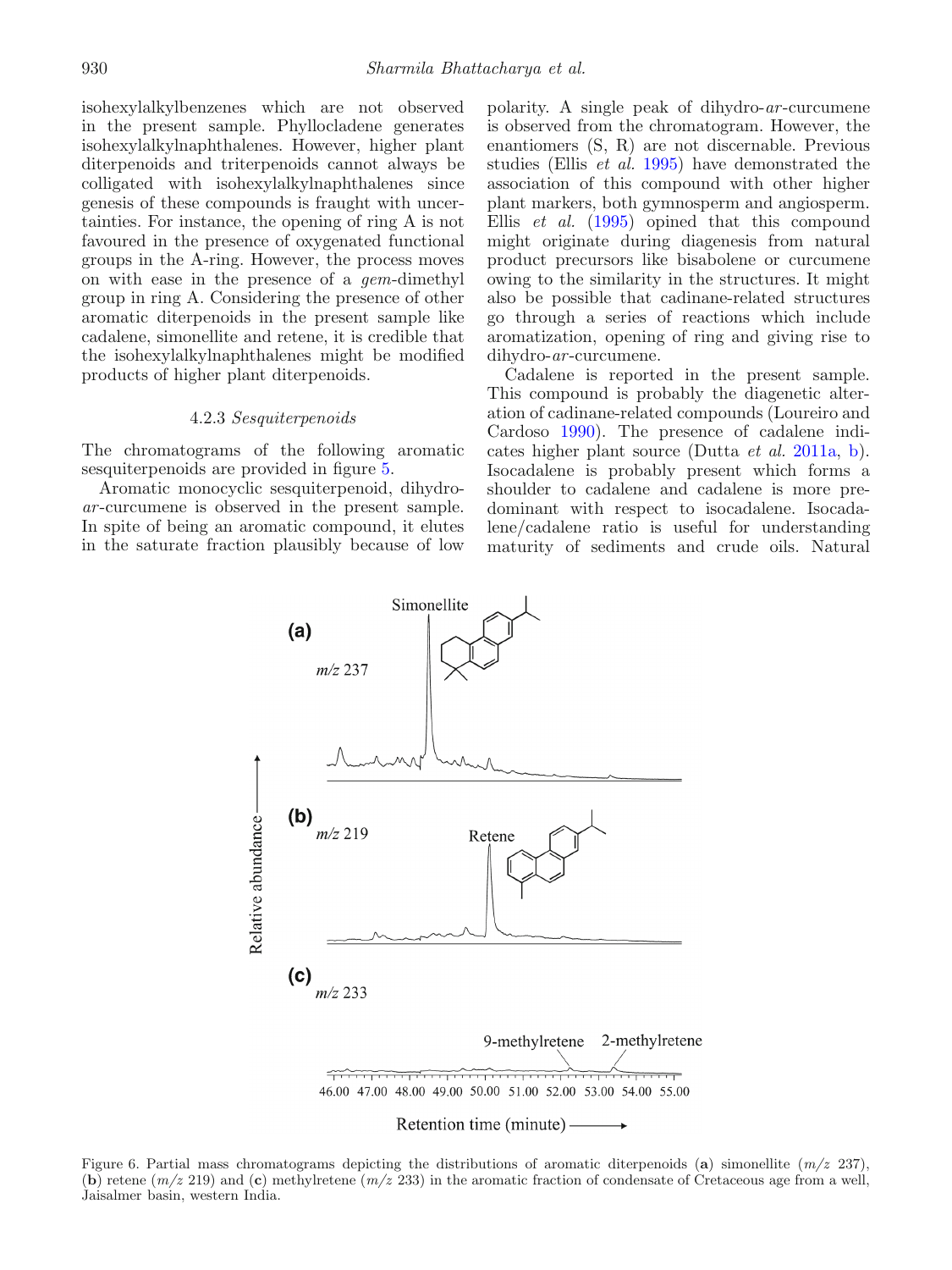products and laboratory experiments have shown that the abundance of isocadalene increases with depth/temperature (Alexander *et al*. [1994b\)](#page-10-31).

Ionene (*m/z* 159) and methyl-ionene (*m/z* 173) have been recorded in the sample. They have been considered as degradation products of sesquiterpenoids or diterpenoids. These compounds are supposed to be alteration products of labdane-type diterpenoids (Yamamoto *et al.* [2006;](#page-11-4) Pereira *et al.* [2009;](#page-10-32) Menor-Salv´an *et al.* [2010\)](#page-10-33).

## 4.2.4 *Diterpenoids*

The chromatograms of the following aromatic diterpenoids are depicted in figure [6.](#page-7-0) Higher plant diterpenoid biomarkers are not recorded in the saturate fraction. This is probably because the saturate diterpenoids have been converted to their aromatic counterparts. This might be due to several factors. Firstly, thermal maturity might have played a role in the aromatization process. Also,

<span id="page-8-0"></span>

Figure 7. Possible mode of formation of simonellite and retene from abietic acid. Compounds enclosed in boxes are suggested intermediates (modified from Pereira and Rostad [1983\)](#page-10-34).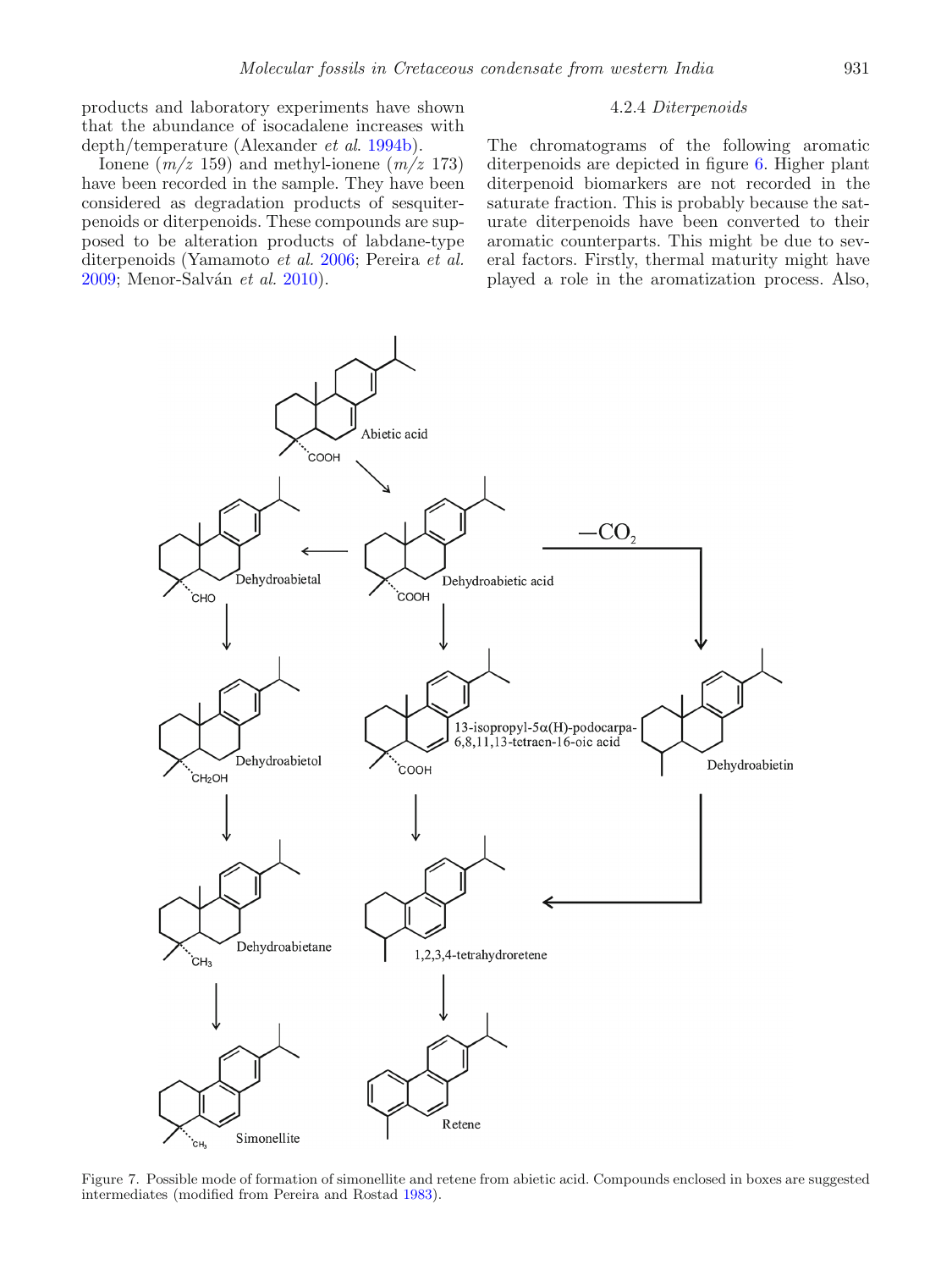clay is known to catalyze molecular rearrangement reactions and it favours the aromatization of terrestrial plant terpenoids (Romero-Sarmiento *et al.* [2010\)](#page-10-35).

Simonellite is believed to be derived from higher plant precursors, particularly conifers (Otto and Simoneit [2001\)](#page-10-36). This compound is a diagenetic product of abietic acid (Otto *et al.* [1997\)](#page-10-37). However, it has been argued that generation of simonellite from abietic acid is not favourable since abietic acid does not possess any *gem*-dimethyl group. Simonellite may originate from precursors bearing *gem*-dimethyl group such as compounds possessing abietane-skeleton or phyllocladane (Bastow *et al.* [2001\)](#page-10-38). Further advancement in the diagenetic process transforms simonellite to retene through aromatization of ring A and removal of a methyl group from the same (Pereira and Rostad [1983\)](#page-10-34).

Retene is generally related to coniferous precursors and considered as a diagenetic product of abietane-type diterpenoids like abietic acid (Otto and Simoneit [2001,](#page-10-36) [2002;](#page-10-39) Marynowski *et al.* [2007\)](#page-10-40). Bryophytes might bear precursor compound or compounds of retene. Although the supposed precursors like abietic acid or terrestrial plant diterpenoids like phyllocladane have not been reported in bryophytes but rearranged abietanes and compounds with kaurane skeleton have been observed (Romero-Sarmiento *et al.* [2010\)](#page-10-35). There have been proposals of retene being derived from phyllocladane when subjected to thermal alteration. This involves aromatization of the rings in phyllocladane and the generation of an isopropyl group (Alexander *et al.* [1987\)](#page-9-1). Although several propositions have been made regarding the genesis of retene and numerous precursors are inferred, the most widely accepted view is its derivation from gymnosperm coniferous precursors. The possible mode of formation of simonellite and retene is presented in figure [7.](#page-8-0) The assemblage of compounds that make up the condensate suggests that conifer has been the significant source into the organic matter.

Methylretene has also been observed although in very low abundance. Two peaks are discernable having the major fragments 233 and 248, signature of methylretene. The first peak corresponds to 9-methyl retene and the second peak corresponds to 2-methyl retene as compared with the data published by Bastow *et al.* [\(2001\)](#page-10-38). Laboratory dehydrogenation experiments of simonellite have yielded retene as well as methylretene. It has been proposed that precursors having *gem*dimethyl group may generate methylretene by the shift of a methyl group (Bastow *et al.* [2001\)](#page-10-38).

Finally, the presence of these sesquiterpenoids and diterpenoids in the studied sample clearly

depicts that conifer-derived organic matter has contributed to the source biomass of the condensate. However, the predominance of normal alkanes ranging from  $C_{12}$  to  $C_{15}$  suggests that the organic matter was probably reworked by bacteria.

# **5. Conclusions**

The present paper documents the organic geochemical characteristics of early Cretaceous condensate recovered from Jaisalmer basin, Rajasthan, India. The presence of aromatic sesquiterpenoids, for instance, dihydro-*ar* -curcumene, cadalene, ionene, are recorded which indicate higher plant precursors. Aromatic diterpenoids, simonellite, retene, and methylretene confirm the contribution of higher plants and also specify conifer source. The presence of normal alkanes dominant in the range of  $C_{12}-C_{15}$  plausibly suggests reworking by bacterial biomass. The absence of saturate diterpenoids indicates that the conditions were hugely favourable for the aromatization process. Also, the presence of some distinctive compounds like diamondoids, isohexylalkylnaphthalenes and methylretene hints to the fact that rearrangement reactions, either triggered by thermal factors or microbial activities, were significant processes that determined the geochemistry of the condensate.

#### **Acknowledgements**

S Dutta is thankful to Department of Science and Technology (DST), India for providing financial support to procure GC–MS under FIST Programme. University Grants Commission (UGC) is also acknowledged for giving PhD scholarship to Sharmila Bhattacharya. The authors also thank Oil India Limited, Jodhpur, India for providing condensate sample from Jaisalmer basin, Rajasthan. IIT Bombay is acknowledged for providing infrastructure for research work. The authors also thank Prof. Ken Sawada and Prof. G V R Prasad for their valuable and constructive comments that enhanced the quality of the manuscript.

## **References**

- <span id="page-9-0"></span>Alexander R, Kagi R I, Noble R and Volkman J K 1984 Identification of some bicyclic alkanes in petroleum; *Org. Geochem.* **6** 63–70.
- <span id="page-9-1"></span>Alexander G, Hazai I, Grimalt J and Albaigés J 1987 Occurrence and transformation of phyllocladanes in brown coals from Nograd Basin, Hungary; *Geochim. Cosmochim. Acta* **51** 2065–2073.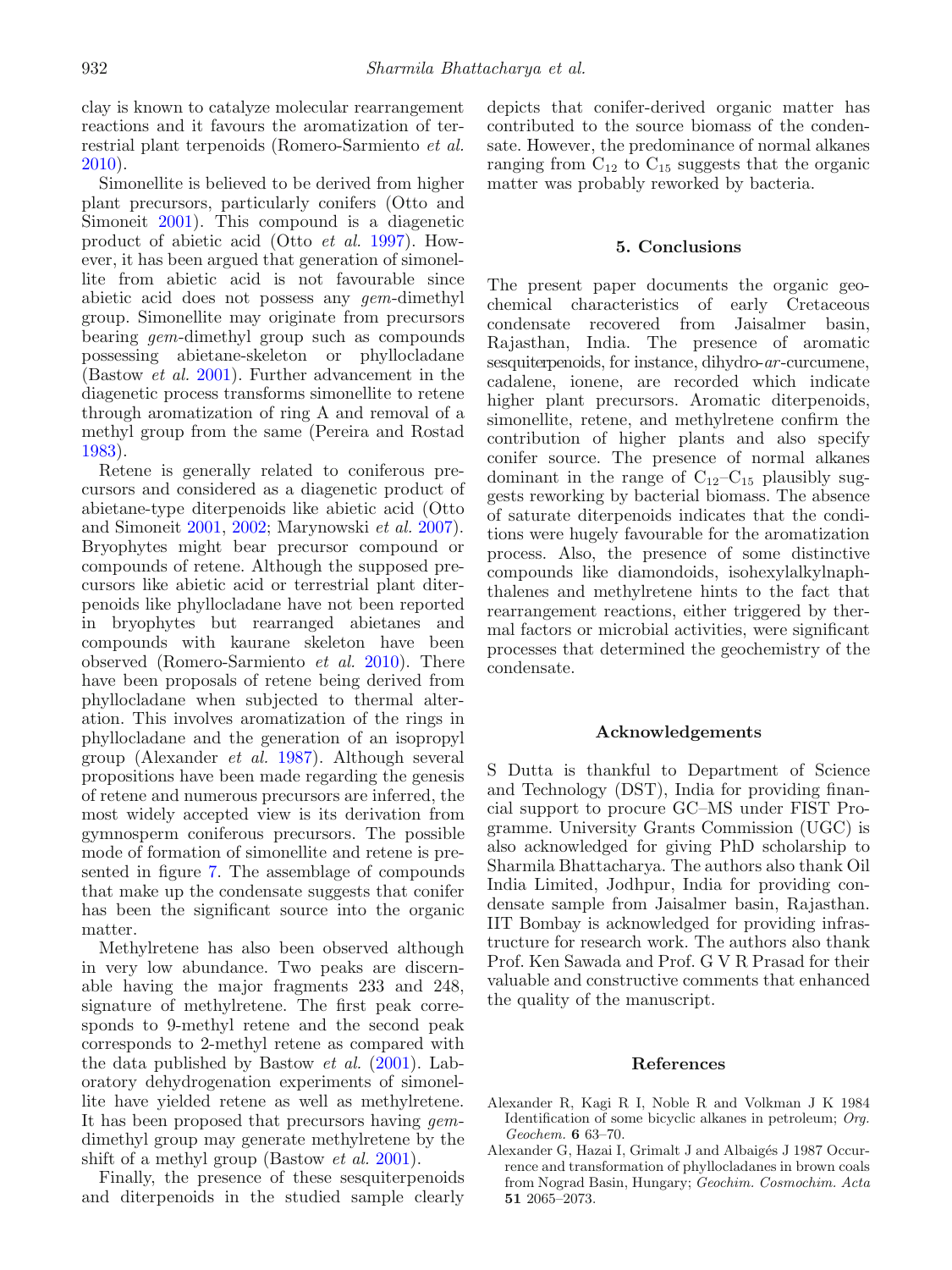- <span id="page-10-25"></span>Alexander R, Baker R W, Kagi R I and Warton B 1994a Cyclohexylbenzenes in crude oils; *Chem. Geol.* **113** 103–115.
- <span id="page-10-31"></span>Alexander R, Kagi R I, Singh R K and Sosrowidjojo I B 1994b The effect of maturity on the relative abundances of cadalene and isocadalene in sediments from the Gippsland Basin, Australia; *Org. Geochem.* **21** 115–120.
- <span id="page-10-23"></span>Ali Mansoori G 2007 Diamondoid molecules; *Adv. Chem. Phys.* **136** 207–258.
- <span id="page-10-38"></span>Bastow T P, Singh R K, van Aarssen B G K, Alexander R and Kagi R I 2001 2-Methylretene in sedimentary material: A new higher plant biomarker; *Org. Geochem.* **32** 1211–1217.
- <span id="page-10-3"></span>Botneva T A, Shulova N S, Nechaeva O L and Graizer E M 1990 Geochemical aspects of the genesis and accumulation of gas-condensate systems; *Org. Geochem.* **16** 569–575.
- <span id="page-10-5"></span>Briggs J C 2003 The biogeographic and tectonic history of India; *J. Biogeogr.* **30** 381–388.
- <span id="page-10-10"></span>Brocks J J and Pearson A 2005 Building the biomarker tree of life; *Rev. Mineral. Geochem.* **59** 233–258.
- <span id="page-10-13"></span>Brooks J D, Gould K and Smith J W 1969 Isoprenoid hydrocarbons in coal and petroleum; *Nature* **222** 257–259.
- <span id="page-10-15"></span>Chappe B, Albrecht P and Michaelis W 1982 Polar lipids of archaebacteria in sediments and petroleums; *Science* **217** 65–66.
- <span id="page-10-6"></span>Chatterjee S and Hotton III N 1986 The paleoposition of India; *J. Southeast Asian Earth Sci.* **1** 145–189.
- <span id="page-10-21"></span>Dimmler A, Cyr T D and Strausz O P 1984 Identification of bicyclic terpenoid hydrocarbons in the saturate fraction of Athabasca oil sand bitumen; *Org. Geochem.* **7** 231–238.
- <span id="page-10-29"></span>Dutta S, Mallick M, Kumar K, Mann U and Greenwood P F 2011a Terpenoid composition and botanical affinity of Cretaceous resins from India and Myanmar; *Int. J. Coal Geol.* **85** 49–55.
- <span id="page-10-30"></span>Dutta S, Tripathi S M, Mallick M, Mathews R P, Greenwood P F, Rao M R and Summons R E 2011b Eocene outof-India dispersal of Asian dipterocarps; *Rev. Palaeobot. Palynol.* **166** 63–68.
- <span id="page-10-27"></span>Ellis L, Singh R K, Alexander R and Kagi R I 1995 Identification and occurrence of dihydro-*ar*-curcumene in crude oils and sediments; *Org. Geochem.* **23** 197–203.
- <span id="page-10-26"></span>Ellis L, Singh R K, Alexander R and Kagi R I 1996 Formation of isohexyl alkylaromatic hydrocarbons from aromatization-rearrangement of terpenoids in the sedimentary environment: A new class of biomarker; *Geochim. Cosmochim. Acta* **60** 4747–4763.
- <span id="page-10-22"></span>Fang C, Xiong Y, Liang Q and Li Y 2012 Variation in abundance and distribution of diamondoids during oil cracking; *Org. Geochem.* **47** 1–8.
- <span id="page-10-7"></span>Föllmi K B 2012 Early Cretaceous life, climate and anoxia; *Cretaceous Res.* **35** 230–257.
- <span id="page-10-18"></span>Fowler M G and Douglas A G 1984 Distribution and structure of hydrocarbons in four organic-rich Ordovician rocks; *Org. Geochem.* **6** 105–114.
- <span id="page-10-19"></span>Fowler M G, Abolons P and Douglas A G 1986 Monocyclic alkanes in Ordovician organic matter; *Org. Geochem.* **10** 815–823.
- <span id="page-10-2"></span>Hwang R J and Teerman S C 1988 Hydrocarbon characterization of resinite; *Energy and Fuel* **2** 170–175.
- <span id="page-10-0"></span>Hunt J M 1996 *Petroleum Geochemistry and Geology*; W.H. Freeman and Co., New York, 743p.
- <span id="page-10-20"></span>Kissin Y V 1990 Catagenesis of light cycloalkanes in petroleum; *Org. Geochem.* **15** 575–594.
- <span id="page-10-11"></span>Krishna J 1987 An overview of the Mesozoic stratigraphy of the Kachchh and Jaisalmer basins; *J. Palaeontol. Soc. India* **32** 136–149.
- <span id="page-10-16"></span>Li M, Larter S R and Taylor P 1995 A new hypothesis for the origin of pristane involving derivation from methyltrimethyltridecylchromans (MTTC'S) formed during diagenesis from chlorophyll and alkylphenols; *Org. Geochem.* **23** 159–167.
- <span id="page-10-28"></span>Loureiro M R B and Cardoso J N 1990 Aromatic hydrocarbon in the Paraiba Valley oil shale; *Org. Geochem.* **15** 351–359.
- <span id="page-10-40"></span>Marynowski L, Zatoń M, Simoneit B R T, Otto A, Jedrysek M O, Grelowski C and Kurkiewicz S 2007 Composition, sources and depositional environments of organic matter from the Middle Jurassic clays of Poland; *Appl. Geochem.* **22** 2456–2485.
- <span id="page-10-12"></span>Marzi R, Torkelson B E and Olson R K 1993 A revised carbon preference index; *Org. Geochem.* **20** 1303–1306.
- <span id="page-10-33"></span>Menor-Salván C, Najarro M, Velasco F, Rosales I, Tornos F and Simoneit B R T 2010 Terpenoids in extracts of Lower Cretaceous ambers from the Basque-Cantabrian Basin (El Soplao, Cantabria, Spain): Paleochemotaxonomic aspects; *Org. Geochem.* **41** 1089–1103.
- <span id="page-10-36"></span>Otto A and Simoneit B R T 2001 Chemosystematics and diagenesis of terpenoids in fossil conifer species and sediment from the Eocene Zietz formation, Saxony, Germany; *Geochim. Cosmochim. Acta* **65** 3505–3527.
- <span id="page-10-39"></span>Otto A and Simoneit B R T 2002 Biomarkers of Holocene buried conifer logs from Bella Coola and north Vancouver, British Columbia, Canada; *Org. Geochem.* **33** 1241–1251.
- <span id="page-10-37"></span>Otto A, Walther H and Püttmann W 1997 Sesqui- and diterpenoid biomarkers preserved in Taxodium-rich Oligocene oxbow lake clays, Weisselster basin, Germany; *Org. Geochem.* **26** 105–115.
- <span id="page-10-17"></span>Peters K E, Walters C C and Moldowan J M 2005 *The Biomarker Guide. Volume 2: Biomarkers and Isotopes in the Petroleum Exploration and Earth History*; Cambridge University Press, Cambridge, UK, 1155p.
- <span id="page-10-34"></span>Pereira W E and Rostad C E 1983 Terpenoid marker compounds derived from biogenic precursors in volcanic ash from Mount St. Helens, Washington; *Geochim. Cosmochim. Acta* **47** 2287–2291.
- <span id="page-10-32"></span>Pereira R, Carvalho I S, Simoneit B R T and Azevedo D A 2009 Molecular composition and chemosystematic aspects of Cretaceous amber from the Amazonas, Araripe and Recˆoncavo basins, Brazil; *Org. Geochem.* **40** 863–875.
- <span id="page-10-24"></span>Petrov A A, Arefjev O A and Yakubson Z V 1974 Hydrocarbons of adamantane series as indices of petroleum catagenesis process; In: *Advances in Organic Geochemistry* (eds) Tissot B and Bienner F, Editions Technip, Paris, France, pp. 517–522.
- <span id="page-10-9"></span>Philp R P and Gilbert T D 1986 Biomarker distributions in Australian oils predominantly derived from terrigenous source material; *Org. Geochem.* **10** 73–84.
- <span id="page-10-14"></span>Powell T G and McKirdy D M 1973 Relationship between ratio of pristane to phytane, crude oil composition and geological environment in Australia; *Nature* **243** 37–39.
- <span id="page-10-35"></span>Romero-Sarmiento M F, Riboulleau A, Vecoli M and Versteegh G J M 2010 Occurrence of retene in upper Silurian– lower Devonian sediments from North Africa: Origin and implications; *Org. Geochem.* **41** 302–306.
- <span id="page-10-8"></span>Shanmugam G 1985 Significance of coniferous rainforests and related organic matter in generating commercial quantities of oil, Gippsland Basin, Australia; *Am. Assoc. Petrol. Geol. Bull.* **69** 1241–1254.
- <span id="page-10-1"></span>Snowdon L R and Powell T G 1982 Immature oil and condensate: Modification of hydrocarbon generation model for terrestrial organic matter; *Am. Assoc. Petrol. Geol. Bull.* **66** 775–788.
- <span id="page-10-4"></span>Thompson K F M 1987 Fractionated aromatic petroleums and the generation of gas-condensates; *Org. Geochem.* **11** 573–590.